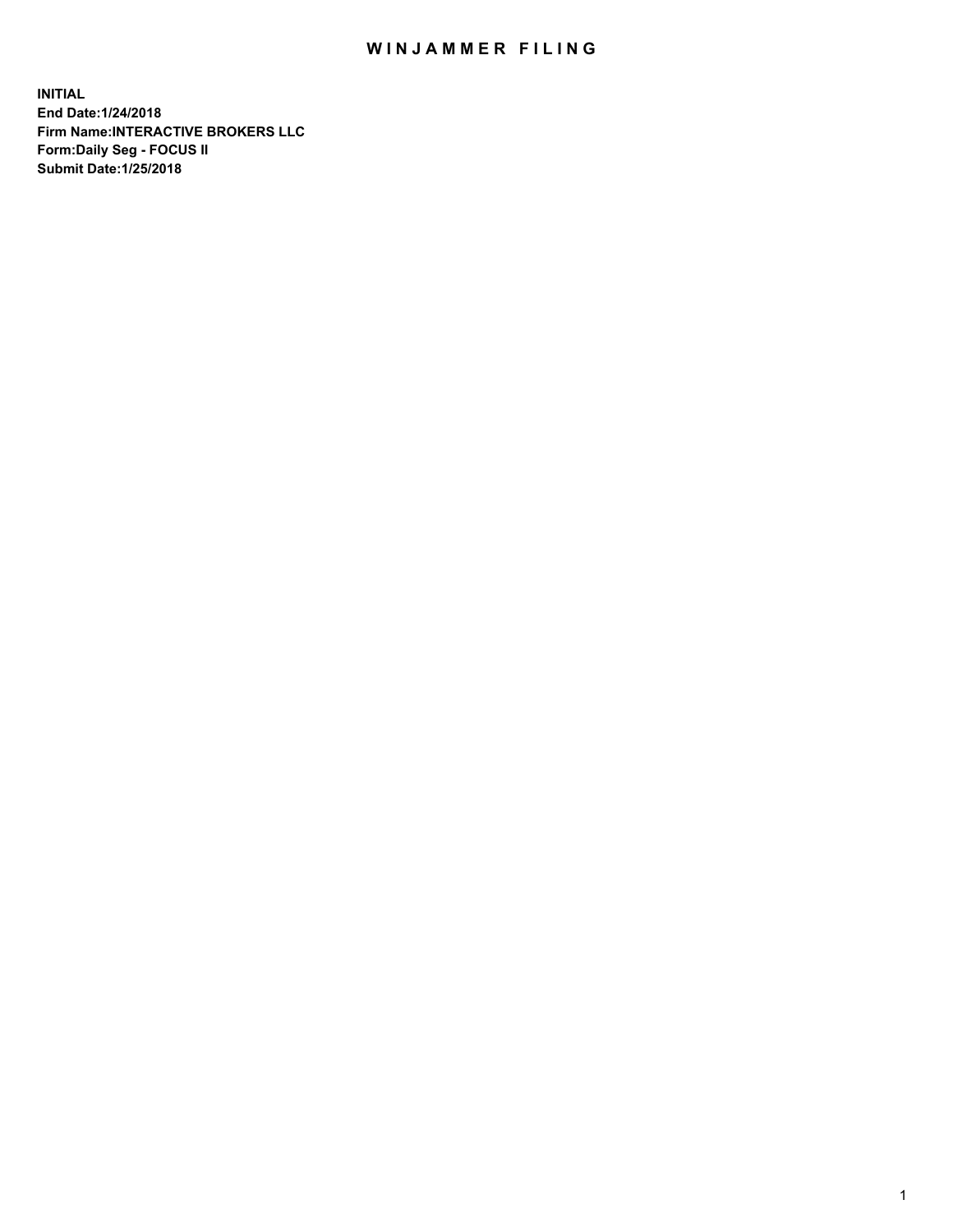## **INITIAL End Date:1/24/2018 Firm Name:INTERACTIVE BROKERS LLC Form:Daily Seg - FOCUS II Submit Date:1/25/2018 Daily Segregation - Cover Page**

| Name of Company<br><b>Contact Name</b><br><b>Contact Phone Number</b><br><b>Contact Email Address</b>                                                                                                                                                                                                                          | <b>INTERACTIVE BROKERS LLC</b><br>James Menicucci<br>203-618-8085<br>jmenicucci@interactivebrokers.c<br>om |
|--------------------------------------------------------------------------------------------------------------------------------------------------------------------------------------------------------------------------------------------------------------------------------------------------------------------------------|------------------------------------------------------------------------------------------------------------|
| FCM's Customer Segregated Funds Residual Interest Target (choose one):<br>a. Minimum dollar amount: ; or<br>b. Minimum percentage of customer segregated funds required:%; or<br>c. Dollar amount range between: and; or<br>d. Percentage range of customer segregated funds required between:% and%.                          | $\overline{\mathbf{0}}$<br>0<br>155,000,000 245,000,000<br>0 <sub>0</sub>                                  |
| FCM's Customer Secured Amount Funds Residual Interest Target (choose one):<br>a. Minimum dollar amount: ; or<br>b. Minimum percentage of customer secured funds required:%; or<br>c. Dollar amount range between: and; or<br>d. Percentage range of customer secured funds required between:% and%.                            | $\overline{\mathbf{0}}$<br>$\overline{\mathbf{0}}$<br>80,000,000 120,000,000<br>00                         |
| FCM's Cleared Swaps Customer Collateral Residual Interest Target (choose one):<br>a. Minimum dollar amount: ; or<br>b. Minimum percentage of cleared swaps customer collateral required:% ; or<br>c. Dollar amount range between: and; or<br>d. Percentage range of cleared swaps customer collateral required between:% and%. | $\overline{\mathbf{0}}$<br>$\overline{\mathbf{0}}$<br>0 <sub>0</sub><br><u>00</u>                          |

Attach supporting documents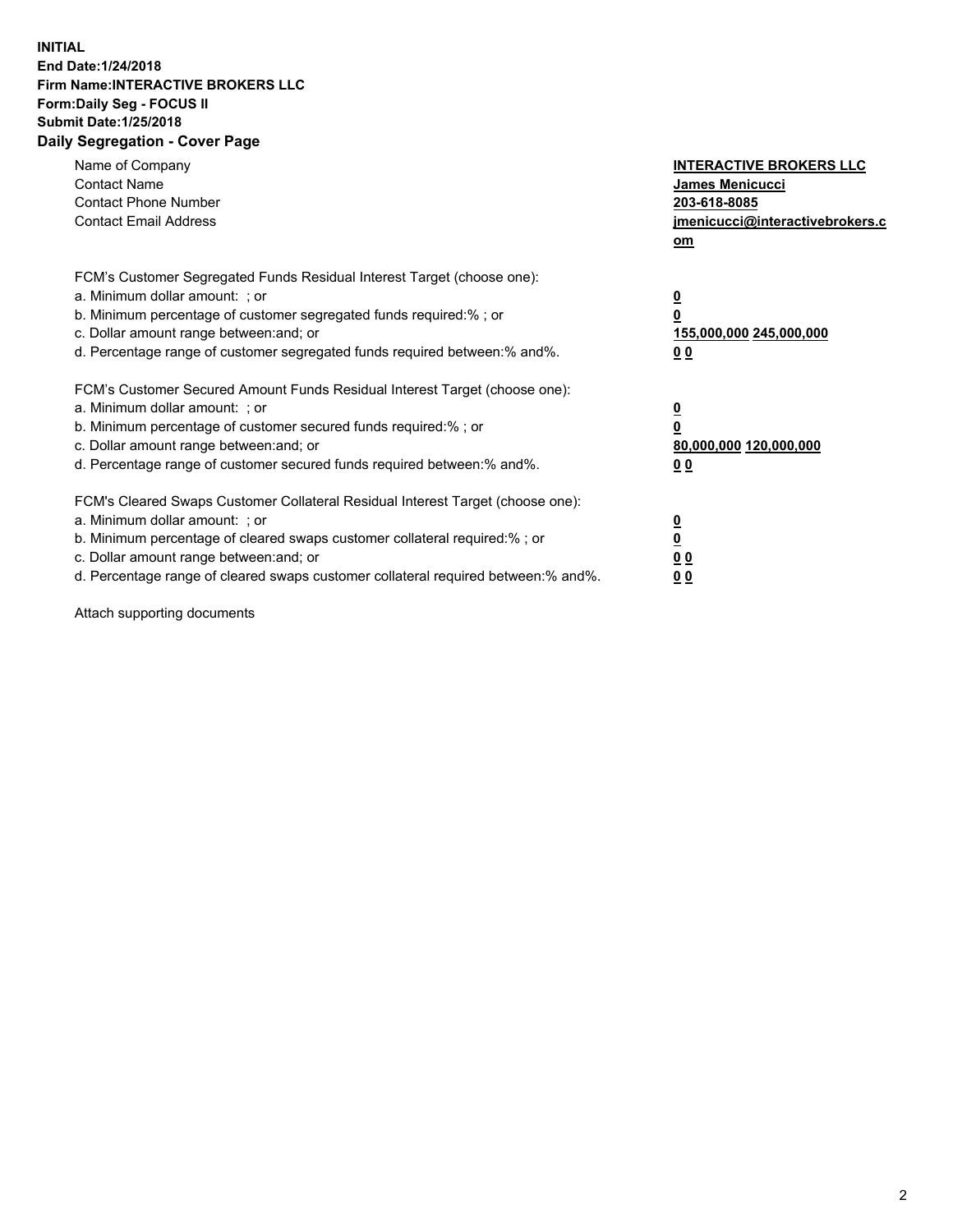## **INITIAL End Date:1/24/2018 Firm Name:INTERACTIVE BROKERS LLC Form:Daily Seg - FOCUS II Submit Date:1/25/2018 Daily Segregation - Secured Amounts**

|     | Daily Segregation - Secured Amounts                                                                        |                                   |
|-----|------------------------------------------------------------------------------------------------------------|-----------------------------------|
|     | Foreign Futures and Foreign Options Secured Amounts                                                        |                                   |
|     | Amount required to be set aside pursuant to law, rule or regulation of a foreign                           | $0$ [7305]                        |
|     | government or a rule of a self-regulatory organization authorized thereunder                               |                                   |
| 1.  | Net ledger balance - Foreign Futures and Foreign Option Trading - All Customers                            |                                   |
|     | A. Cash                                                                                                    | 523,216,229 [7315]                |
|     | B. Securities (at market)                                                                                  | $0$ [7317]                        |
| 2.  | Net unrealized profit (loss) in open futures contracts traded on a foreign board of trade                  | 40,825,521 [7325]                 |
| 3.  | Exchange traded options                                                                                    |                                   |
|     | a. Market value of open option contracts purchased on a foreign board of trade                             | 11,942 [7335]                     |
|     | b. Market value of open contracts granted (sold) on a foreign board of trade                               | -42,460 [7337]                    |
| 4.  | Net equity (deficit) (add lines 1.2. and 3.)                                                               | 564,011,232 [7345]                |
| 5.  | Account liquidating to a deficit and account with a debit balances - gross amount                          | 2,897 [7351]                      |
|     | Less: amount offset by customer owned securities                                                           | 0 [7352] 2,897 [7354]             |
| 6.  | Amount required to be set aside as the secured amount - Net Liquidating Equity                             | 564,014,129 [7355]                |
|     | Method (add lines 4 and 5)                                                                                 |                                   |
| 7.  | Greater of amount required to be set aside pursuant to foreign jurisdiction (above) or line                | 564,014,129 [7360]                |
|     | 6.                                                                                                         |                                   |
|     | FUNDS DEPOSITED IN SEPARATE REGULATION 30.7 ACCOUNTS                                                       |                                   |
| 1.  | Cash in banks                                                                                              |                                   |
|     | A. Banks located in the United States                                                                      | 76,399,860 [7500]                 |
|     | B. Other banks qualified under Regulation 30.7                                                             | 0 [7520] 76,399,860 [7530]        |
| 2.  | Securities                                                                                                 |                                   |
|     | A. In safekeeping with banks located in the United States                                                  | 422,952,815 [7540]                |
|     | B. In safekeeping with other banks qualified under Regulation 30.7                                         | 0 [7560] 422,952,815 [7570]       |
| 3.  | Equities with registered futures commission merchants                                                      |                                   |
|     | A. Cash                                                                                                    | $0$ [7580]                        |
|     | <b>B.</b> Securities                                                                                       | $0$ [7590]                        |
|     | C. Unrealized gain (loss) on open futures contracts                                                        | $0$ [7600]                        |
|     | D. Value of long option contracts                                                                          | $0$ [7610]                        |
|     | E. Value of short option contracts                                                                         | 0 [7615] 0 [7620]                 |
| 4.  | Amounts held by clearing organizations of foreign boards of trade                                          |                                   |
|     | A. Cash                                                                                                    | $0$ [7640]                        |
|     | <b>B.</b> Securities                                                                                       | $0$ [7650]                        |
|     | C. Amount due to (from) clearing organization - daily variation                                            | $0$ [7660]                        |
|     | D. Value of long option contracts                                                                          | $0$ [7670]                        |
|     | E. Value of short option contracts                                                                         | 0 [7675] 0 [7680]                 |
| 5.  | Amounts held by members of foreign boards of trade                                                         |                                   |
|     | A. Cash                                                                                                    | 187,375,842 [7700]                |
|     | <b>B.</b> Securities                                                                                       | $0$ [7710]                        |
|     | C. Unrealized gain (loss) on open futures contracts                                                        | 6,387,478 [7720]                  |
|     | D. Value of long option contracts                                                                          | 11,942 [7730]                     |
|     | E. Value of short option contracts                                                                         | -42,460 [7735] 193,732,802 [7740] |
| 6.  | Amounts with other depositories designated by a foreign board of trade                                     | 0 [7760]                          |
| 7.  | Segregated funds on hand                                                                                   | $0$ [7765]                        |
| 8.  | Total funds in separate section 30.7 accounts                                                              | 693,085,477 [7770]                |
| 9.  | Excess (deficiency) Set Aside for Secured Amount (subtract line 7 Secured Statement<br>Page 1 from Line 8) | 129,071,348 [7380]                |
| 10. | Management Target Amount for Excess funds in separate section 30.7 accounts                                | 80,000,000 [7780]                 |
| 11. | Excess (deficiency) funds in separate 30.7 accounts over (under) Management Target                         | 49,071,348 [7785]                 |
|     |                                                                                                            |                                   |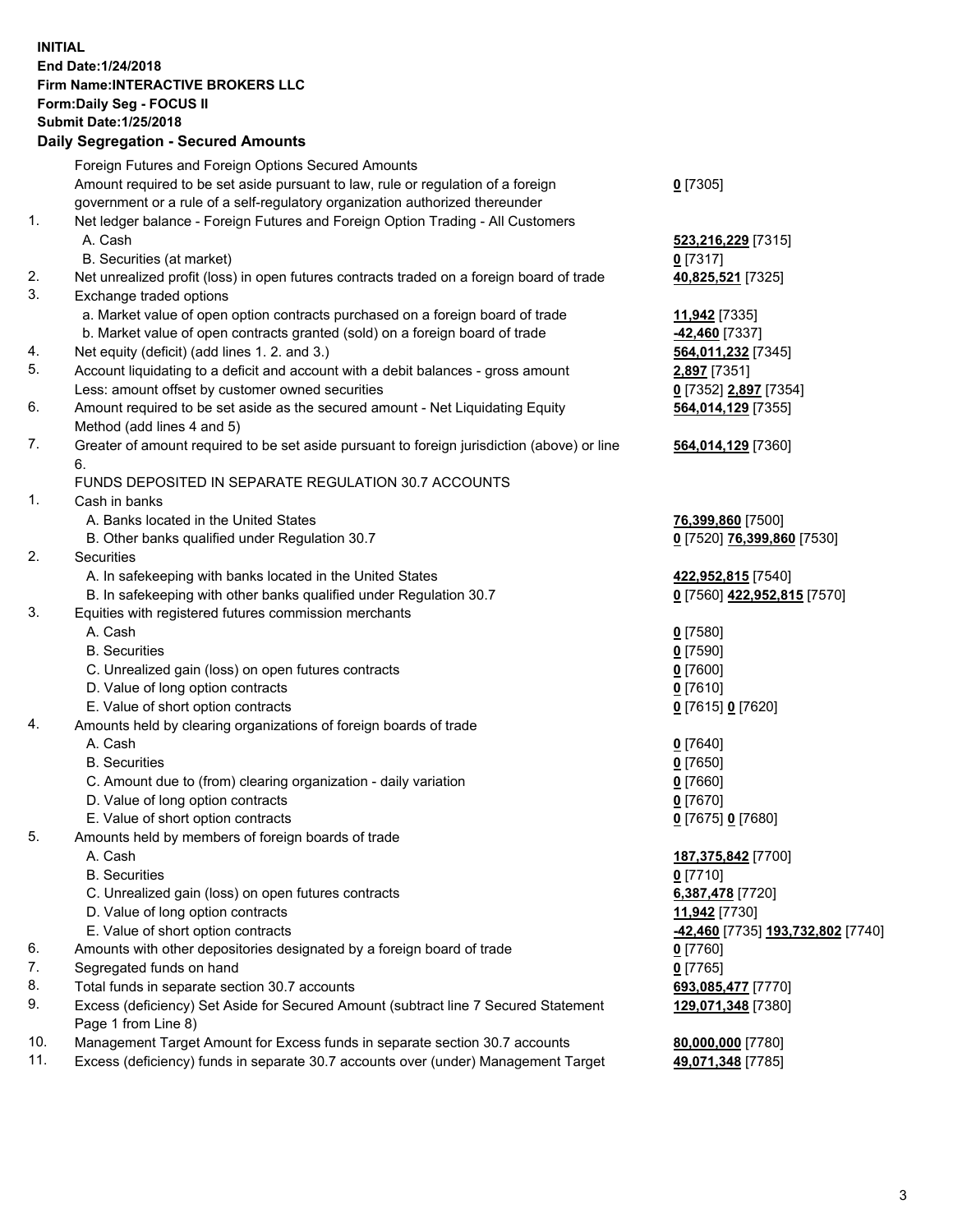**INITIAL End Date:1/24/2018 Firm Name:INTERACTIVE BROKERS LLC Form:Daily Seg - FOCUS II Submit Date:1/25/2018 Daily Segregation - Segregation Statement** SEGREGATION REQUIREMENTS(Section 4d(2) of the CEAct) 1. Net ledger balance A. Cash **4,606,950,997** [7010] B. Securities (at market) **0** [7020] 2. Net unrealized profit (loss) in open futures contracts traded on a contract market **-60,375,994** [7030] 3. Exchange traded options A. Add market value of open option contracts purchased on a contract market **307,081,091** [7032] B. Deduct market value of open option contracts granted (sold) on a contract market **-351,601,797** [7033] 4. Net equity (deficit) (add lines 1, 2 and 3) **4,502,054,297** [7040] 5. Accounts liquidating to a deficit and accounts with debit balances - gross amount **270,554** [7045] Less: amount offset by customer securities **0** [7047] **270,554** [7050] 6. Amount required to be segregated (add lines 4 and 5) **4,502,324,851** [7060] FUNDS IN SEGREGATED ACCOUNTS 7. Deposited in segregated funds bank accounts A. Cash **663,561,894** [7070] B. Securities representing investments of customers' funds (at market) **2,876,188,535** [7080] C. Securities held for particular customers or option customers in lieu of cash (at market) **0** [7090] 8. Margins on deposit with derivatives clearing organizations of contract markets A. Cash **23,027,674** [7100] B. Securities representing investments of customers' funds (at market) **1,181,372,799** [7110] C. Securities held for particular customers or option customers in lieu of cash (at market) **0** [7120] 9. Net settlement from (to) derivatives clearing organizations of contract markets **-292,753** [7130] 10. Exchange traded options A. Value of open long option contracts **306,819,516** [7132] B. Value of open short option contracts **-351,544,391** [7133] 11. Net equities with other FCMs A. Net liquidating equity **0** [7140] B. Securities representing investments of customers' funds (at market) **0** [7160] C. Securities held for particular customers or option customers in lieu of cash (at market) **0** [7170] 12. Segregated funds on hand **0** [7150] 13. Total amount in segregation (add lines 7 through 12) **4,699,133,274** [7180] 14. Excess (deficiency) funds in segregation (subtract line 6 from line 13) **196,808,423** [7190] 15. Management Target Amount for Excess funds in segregation **155,000,000** [7194]

16. Excess (deficiency) funds in segregation over (under) Management Target Amount Excess

**41,808,423** [7198]